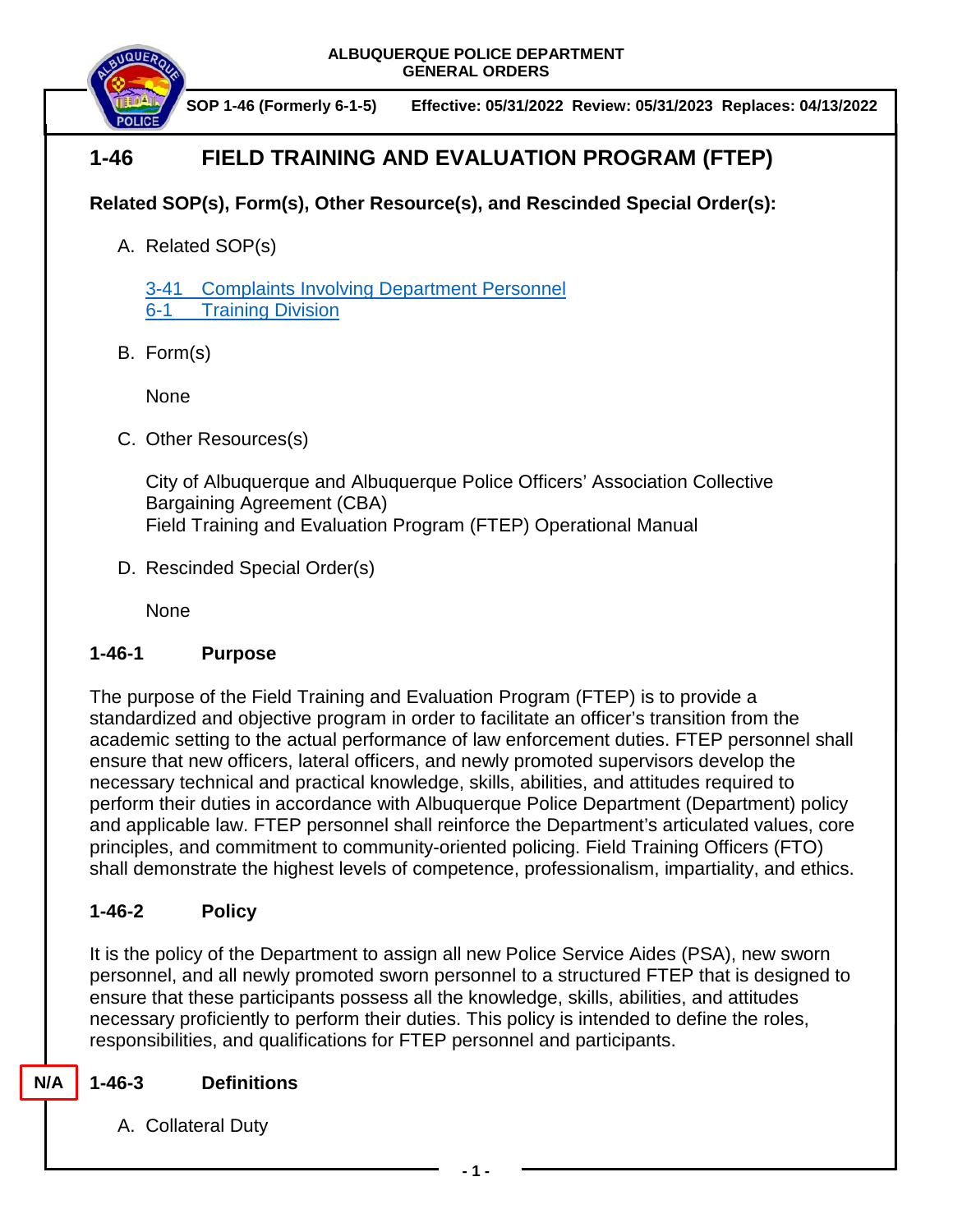

 **SOP 1-46 (Formerly 6-1-5) Effective: 05/31/2022 Review: 05/31/2023 Replaces: 04/13/2022**

An assigned task or tasks that constitute secondary and supplemental responsibilities to the primary duty of the position.

B. Community-Oriented Policing

A policing philosophy that promotes and relies on collaborative partnerships between law enforcement agencies and the individuals and organizations that they serve in order to develop solutions to problems, increase trust in police, and improve the effectiveness of policing efforts.

C. Daily Observation Report (DOR)

A document used to record a trainee's performance, specific training, or instruction presented, and any other information of importance related to the trainee's activities in the FTEP during the training day.

D. Experienced Lateral Officer

An officer previously certified as an officer, with law enforcement experience who after graduating from the Academy Division, holds the rank of Police Officer 2nd Class, but has not completed on-the-job training (OJT).

E. Field Training and Evaluation Program (FTEP)

The Department's program for newly hired officers that is designed to develop, structure, and provide on-the-job (OJT) and refresher training.

F. Field Training and Evaluation Program (FTEP) Coordinator

A lieutenant who is responsible for overseeing the entire program.

G. Field Training and Evaluation Program (FTEP) Operational Manual

A comprehensive, step-by-step manual, which provides detailed information for all aspects of the FTEP.

H. Field Training Area Lieutenant (FTAL)

A uniformed Field Services Bureau (FSB) Lieutenant assigned to a collateral duty to train newly promoted lieutenants and provide refresher training for lieutenants.

I. Field Training Area Sergeant (FTAS)

A uniformed FSB Sergeant assigned to a collateral duty to train newly promoted sergeants and provide refresher training for sergeants.

J. Field Training Guide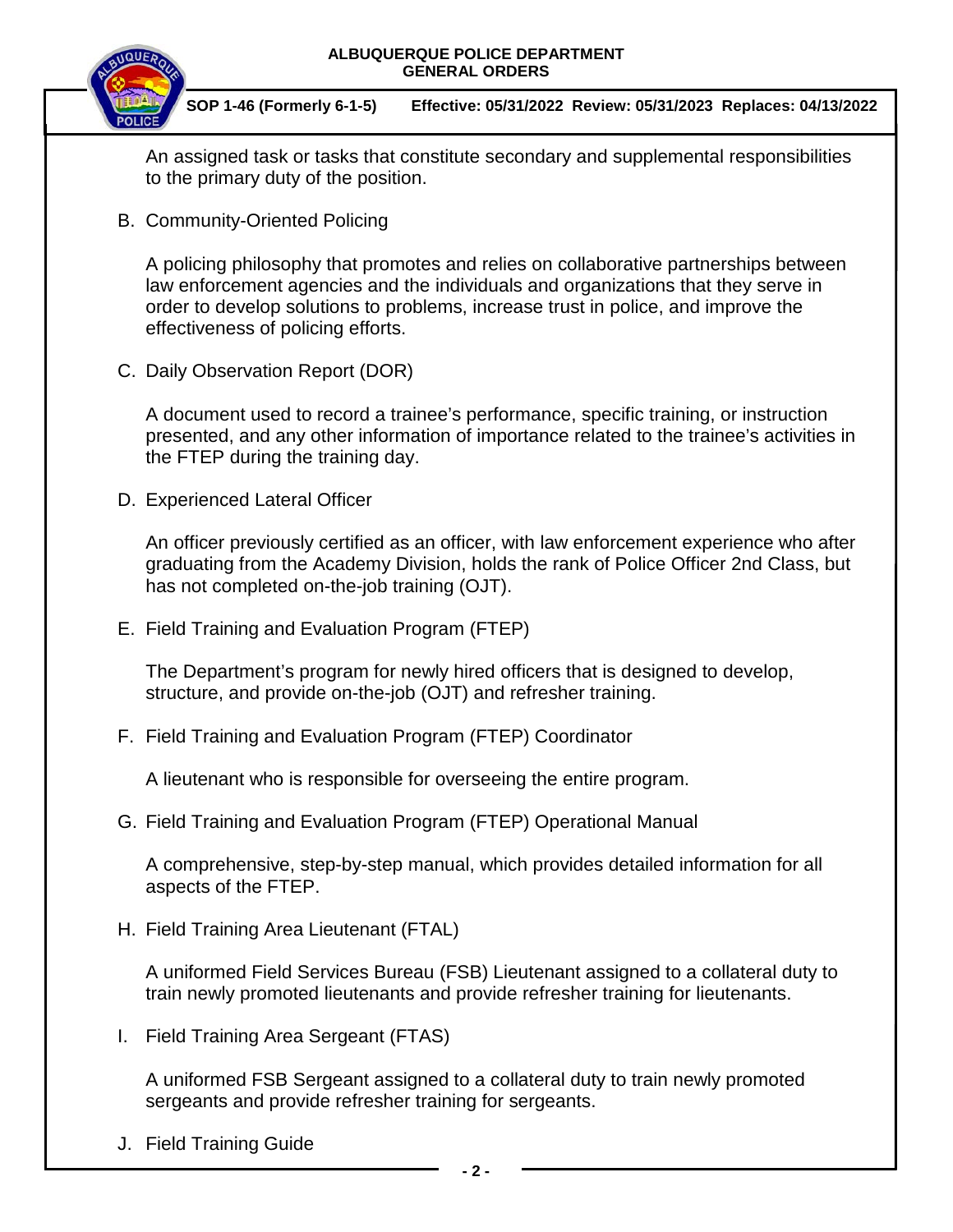

 **SOP 1-46 (Formerly 6-1-5) Effective: 05/31/2022 Review: 05/31/2023 Replaces: 04/13/2022**

A detailed description of the individualized training and standards for each step of OJT, specific to rank or position.

K. Field Training Officer (FTO)

A uniformed FSB officer assigned to a collateral duty to train Recruit Officers (RO) and Lateral Officers on OJT and to provide refresher training for officers.

L. No Experience Lateral Officer

An officer previously certified as an officer with no law enforcement experience, after graduating from the Academy Division who holds the rank of Police Officer 2nd Class, but has not completed on-the-job training (OJT).

M. On-the-Job Training (OJT)

Training phases received by ROs, Lateral Officers, PSA recruits, and newly promoted supervisors after completing their prescribed Department training. FTEP personnel shall train all OJT participants.

N. Police Service Aide (PSA) Recruit

An individual who has completed the prescribed Department PSA training but has not completed OJT required for PSAs.

O. Recruit Officer

An officer who holds the rank of Police Officer 2nd Class, who has graduated from the Academy Division, but has not completed OJT.

P. Refresher Training

A training program designed for former or existing Department personnel to reacquaint them with the skills, methods, and processes required to perform their jobs and to update them on new developments.

Q. Remedial Training

A correction or review of previously taught information. Remedial training is necessary when the FTEP participant's job performance is evaluated and is less than acceptable after having been provided with training or intervention, which should have taught, corrected, and/or improved the job performance.

R. Solo Beat Officer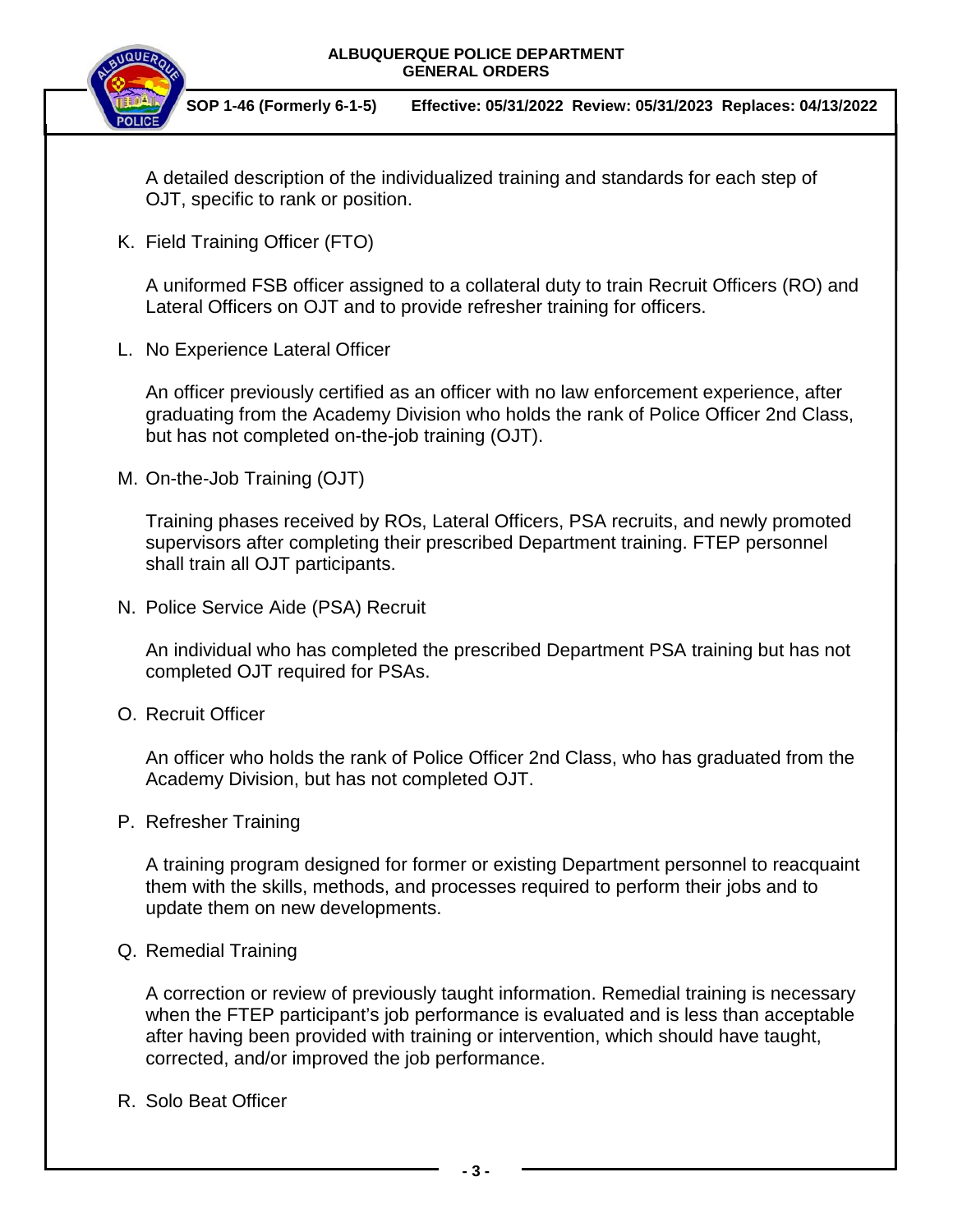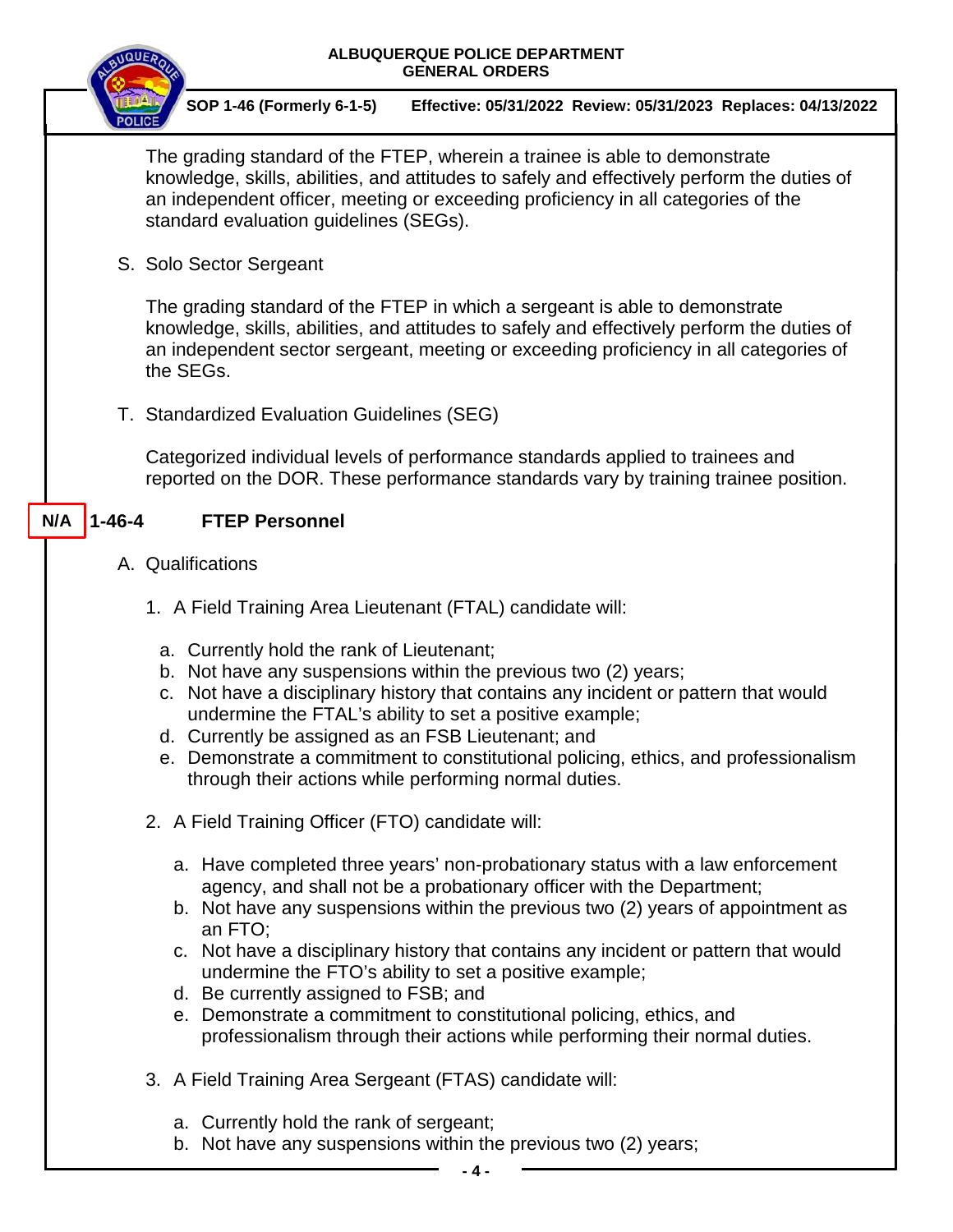

 **SOP 1-46 (Formerly 6-1-5) Effective: 05/31/2022 Review: 05/31/2023 Replaces: 04/13/2022**

- c. Not have a disciplinary history that contains any incident or pattern that would undermine the FTAS's ability to set a positive example:
- d. Currently be assigned as an FSB Sector Sergeant; and
- e. Demonstrate a commitment to constitutional policing, ethics, and professionalism through their actions while performing normal duties.
- B. Training
	- 1. All new FTALs, FTASs, and FTOs shall receive at least forty (40) hours of initial supervisory-level training and annual eight (8) hour in-service training in the following areas:
		- a. Management and supervision;
		- b. Constitutional and community-oriented policing;
		- c. De-escalation techniques; and
		- d. Effective problem-solving techniques.
	- 2. All existing FTALs, FTASs, and FTOs shall successfully attend and complete eight (8) hours of in-service training annually.
	- 3. On a regular basis, all FTALs, FTASs, and FTOs will maintain and demonstrate their proficiency in managing recruits and subordinates, as well as practicing and teaching constitutional, community-oriented policing, de-escalation techniques, and effective problem solving.
	- 4. FTEP personnel shall maintain records of all evaluations and training of FTALs, FTASs, and FTOs.
- C. Responsibilities

**7**

**6**

- 1. The FTEP Coordinator shall
	- a. Develop and implement the FTEP Operational Manual and Field Training Guides for OJT; and
	- b. Supervise and implement the FTEP, consistent with the FTEP Operational Manual.
- 2. The FTEP Operations Sergeant shall:
	- a. Develop and implement all training in the FTEP;
	- b. Develop and implement all remedial training plans for recruit and Lateral Officers in the FTEP;
	- c. Perform all duties and fulfill responsibilities as outlined in the FTEP Operational Manual; and
	- d. Supervise the FTEP Operations Officer.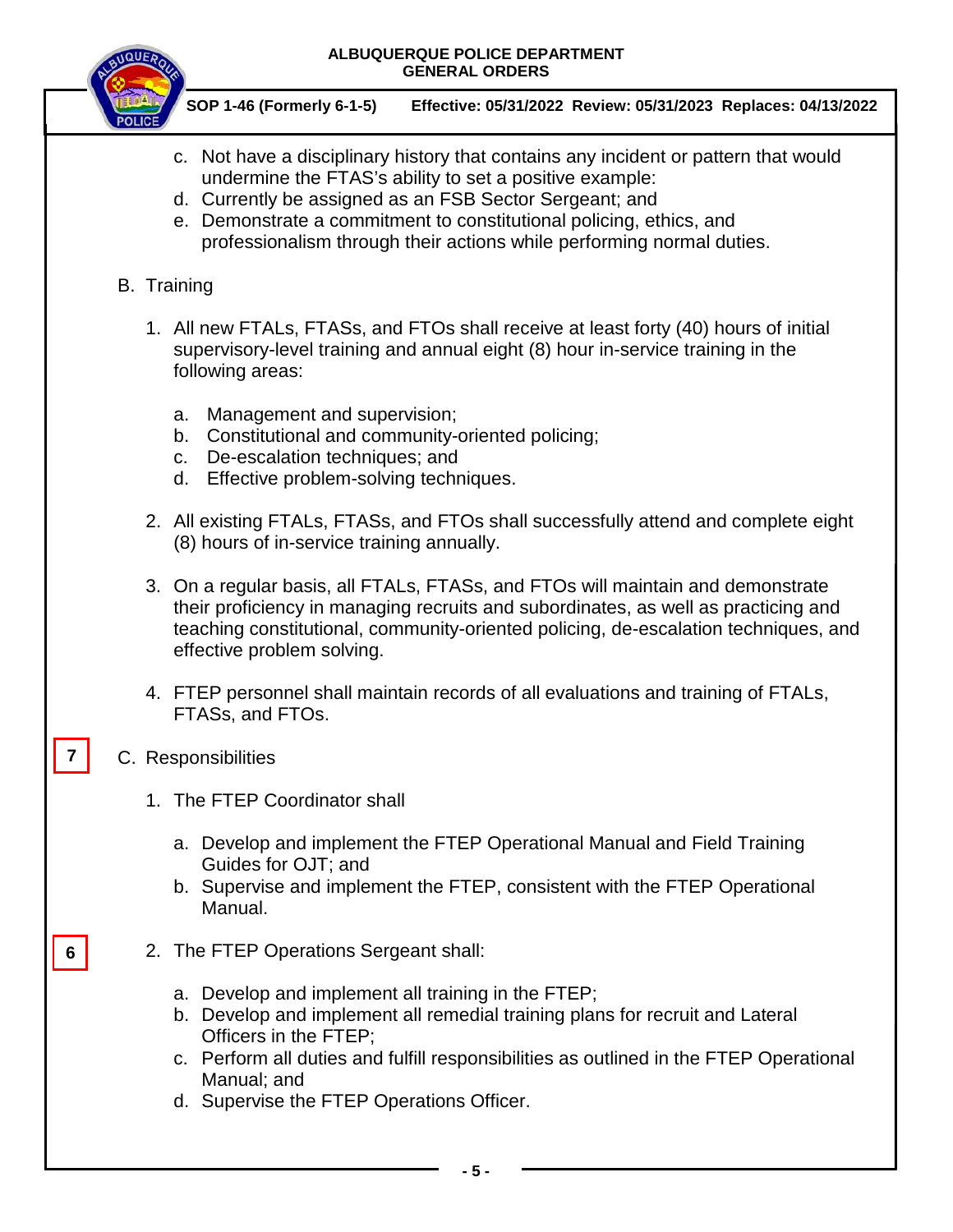

1. All selections, evaluations, and retentions shall be consistent with the FTEP Operational Manual.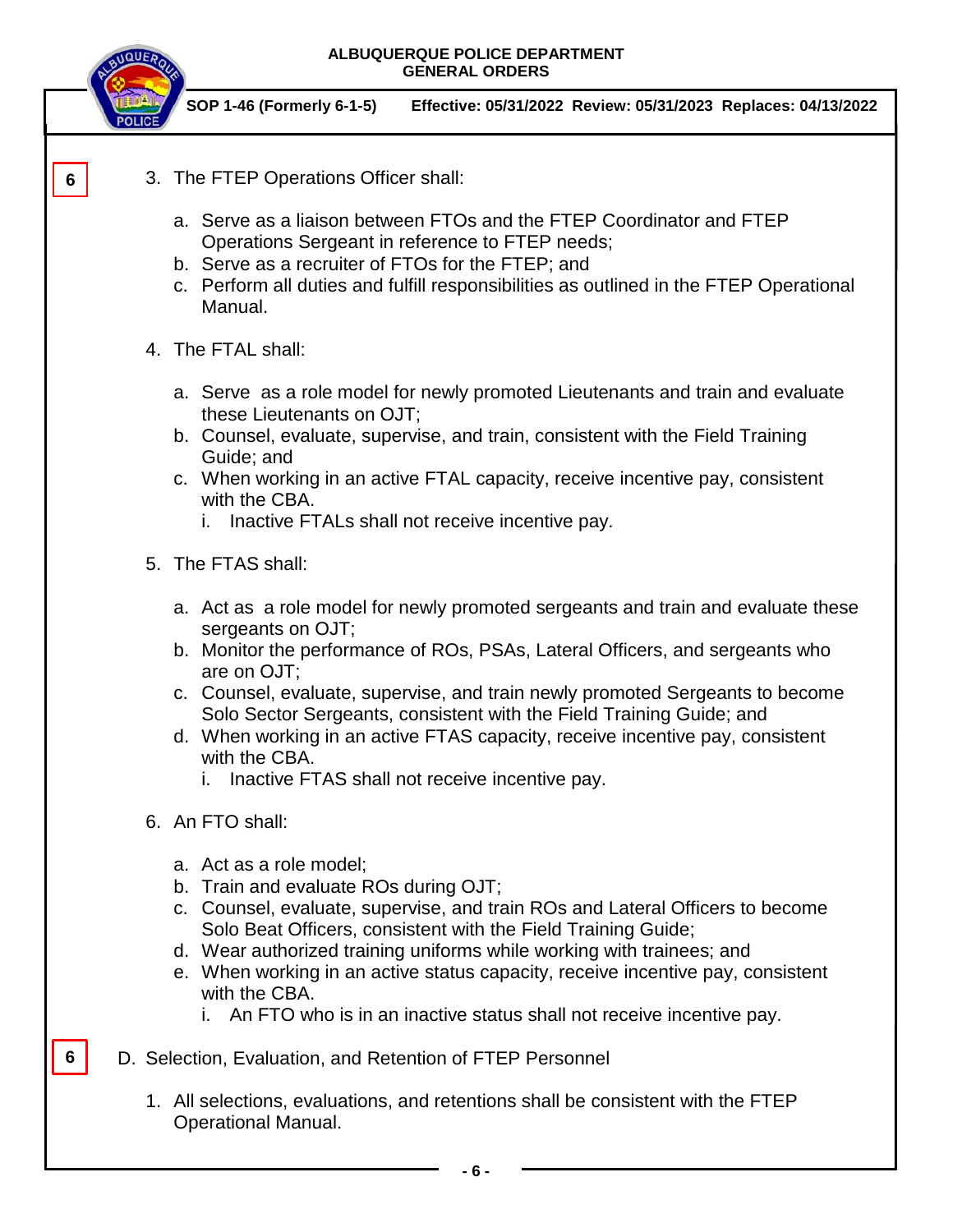|                   | ALBUQUERQUE POLICE DEPARTMENT<br><b>NQUE</b><br><b>GENERAL ORDERS</b>                                                                                                                                                                                                                                                                                                                                                                                                         |
|-------------------|-------------------------------------------------------------------------------------------------------------------------------------------------------------------------------------------------------------------------------------------------------------------------------------------------------------------------------------------------------------------------------------------------------------------------------------------------------------------------------|
|                   | SOP 1-46 (Formerly 6-1-5)<br>Effective: 05/31/2022 Review: 05/31/2023 Replaces: 04/13/2022                                                                                                                                                                                                                                                                                                                                                                                    |
|                   | 2. The FTEP Operational Manual provisions regarding strikes for performance shall<br>be followed.                                                                                                                                                                                                                                                                                                                                                                             |
|                   | a. Strikes for performance may result in removal from the FTEP.                                                                                                                                                                                                                                                                                                                                                                                                               |
|                   | E. Staffing                                                                                                                                                                                                                                                                                                                                                                                                                                                                   |
|                   | The FTEP shall maintain the necessary staffing to train ROs and Lateral Officers<br>appropriately.                                                                                                                                                                                                                                                                                                                                                                            |
| 6                 | F. Responses to Confidential Critiques                                                                                                                                                                                                                                                                                                                                                                                                                                        |
|                   | 1. The FTEP shall elicit anonymous feedback regarding the OJT experience and the<br>performance of individual trainers.                                                                                                                                                                                                                                                                                                                                                       |
|                   | 2. The Department shall consider and document confidential feedback provided by<br>FTEP trainees regarding the quality of their training, including the extent to which<br>their field training was consistent with what they learned in the Academy Division,<br>and suggestions for changes to Academy Division training based upon their<br>experience in the FTEP.                                                                                                        |
|                   | 3. The FTEP Coordinator shall review and address individual FTO and FTAS critiques<br>and shall provide a response to the Academy Division Director with their findings.                                                                                                                                                                                                                                                                                                      |
|                   | 4. The FTEP Operations Sergeant shall review and address OJT experience critiques<br>and shall provide a response to the Academy Division Director with their findings.                                                                                                                                                                                                                                                                                                       |
| N/A               | G. Policy Violations                                                                                                                                                                                                                                                                                                                                                                                                                                                          |
|                   | Any misconduct or policy violation(s) shall be handled consistent with SOP Complaints<br>Involving Department Personnel (refer to SOP Complaints Involving Department<br>personnel for sanction classifications and additional duties).                                                                                                                                                                                                                                       |
| $1 - 46 - 5$<br>5 | <b>FTEP Participants</b>                                                                                                                                                                                                                                                                                                                                                                                                                                                      |
|                   | A. RO and Lateral Officer                                                                                                                                                                                                                                                                                                                                                                                                                                                     |
|                   | 1. The RO and Lateral Officer shall:                                                                                                                                                                                                                                                                                                                                                                                                                                          |
|                   | a. Enter the FTEP after graduating from the Academy Division, including those<br>with and without experience;<br>b. Adhere to the FTEP Operational Manual, Field Training Guide, and Standard<br><b>Operating Procedures (SOPs);</b><br>c. Demonstrate proficiency based on the SEGs;<br>d. Promptly inform their FTO of any problems, personal or professional, that could<br>have an effect on their job performance;<br>e. Complete the entire period of OJT; and<br>- 7 - |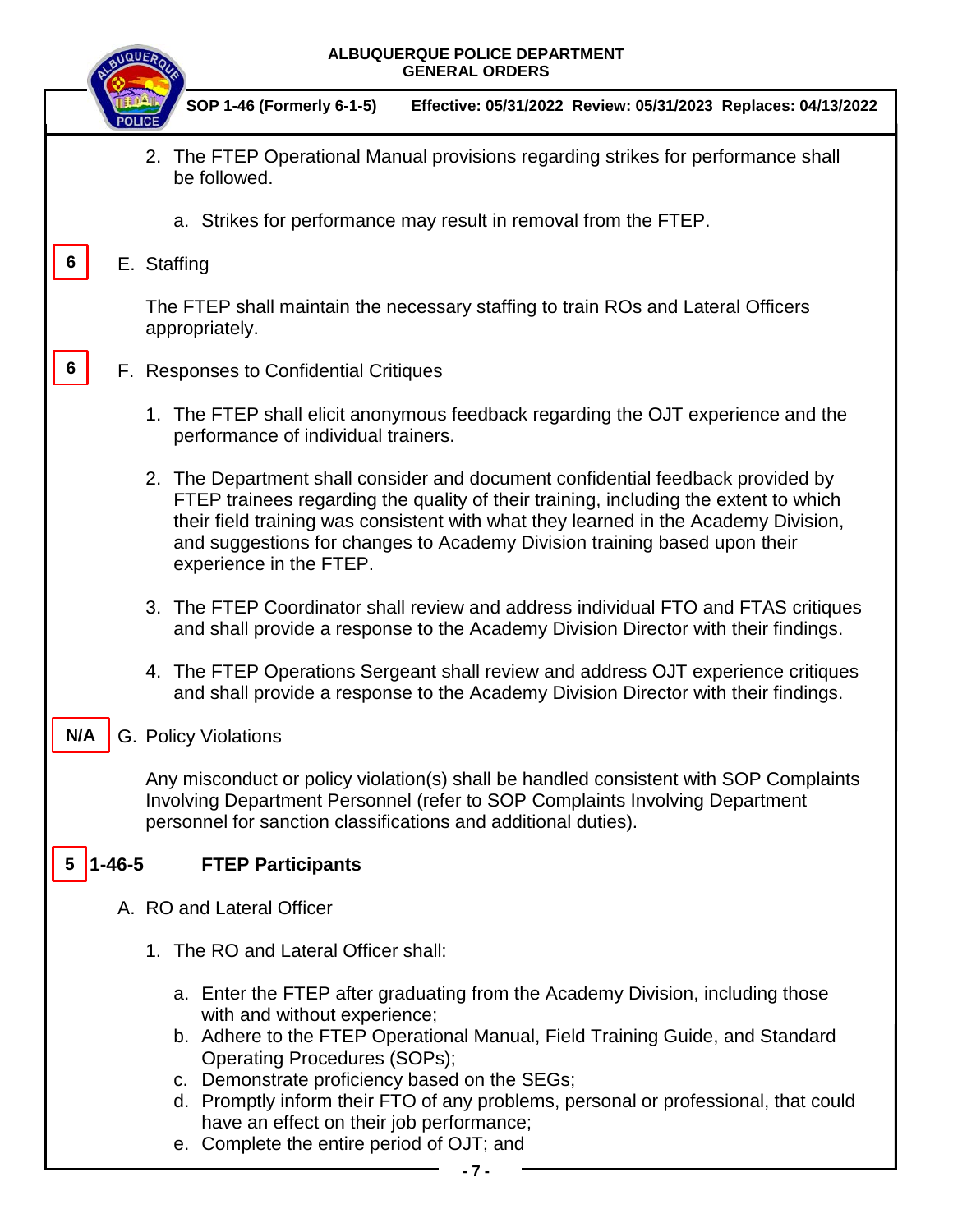

 **SOP 1-46 (Formerly 6-1-5) Effective: 05/31/2022 Review: 05/31/2023 Replaces: 04/13/2022**

- f. Complete the entire program of OJT.
- 2. Under no circumstances shall ROs or Lateral Officers be released early from the mandatory prescribed training period.
- 3. The RO shall:
	- a. Upon completing their Academy Division training, participate in at least sixteen (16) weeks (640 hours) of OJT with a certified FTO; and
	- b. Train with several different FTOs working in multiple area commands and during various shifts.
- 4. The RO shall be prohibited from taking any non-exigent leave during their OJT.
	- a. The RO shall obtain approval from the FTEP chain of command when taking leave for exigent circumstances.
	- b. If leave is taken, the RO's OJT shall be extended to make up for any missed time.
- B. No Experience Lateral Officers
	- 1. A No Experience Lateral Officer shall:
		- a. Upon completing their Academy Division training, participate in at least sixteen (16) weeks (640 hours) of OJT with FTOs; and
		- b. Train with several different FTOs working in multiple area commands and during various shifts.
- C. Experienced Lateral Officers
	- 1. An Experienced Lateral Officer shall:
		- a. Upon completing their Academy Division training, participate in OJT with FTOs, which shall be conducted for at least twelve (12) weeks (480 hours); and
		- b. Train with several different FTOs working in multiple area commands and during various shifts.
- D. Recently Promoted Sergeant and Lieutenant
	- 1. Before performing their duties at the rank of sergeant or lieutenant in a solo capacity, a recently promoted sergeant or lieutenant shall successfully complete an approved OJT for their designated rank.
	- 2. A recently promoted sergeant shall be evaluated against the sergeant SEGs.
	- 3. Prior to promotion or prior to performing their duties in a solo capacity, eligible personnel promoting to the rank of sergeant shall receive a minimum of eighty (80)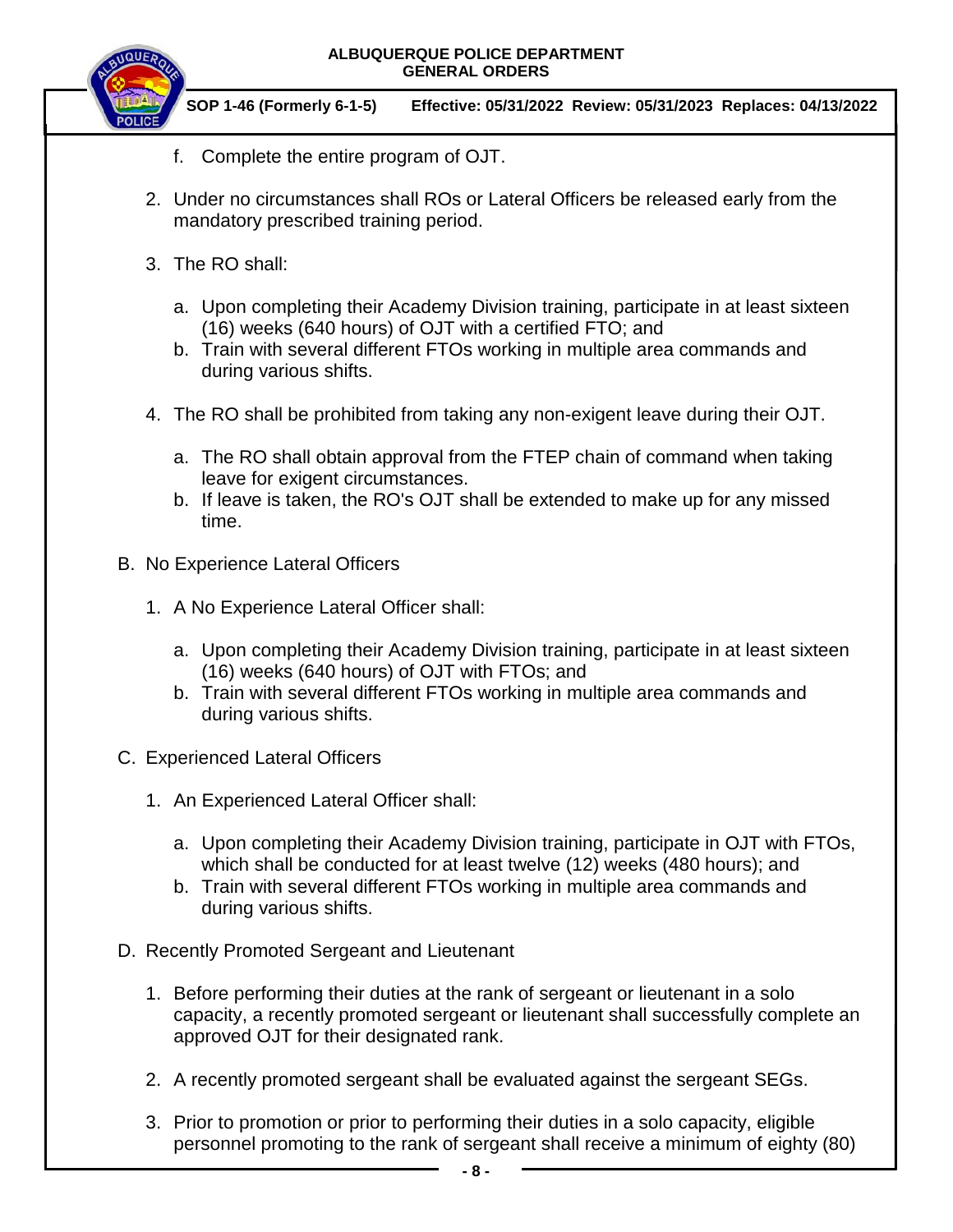

 **SOP 1-46 (Formerly 6-1-5) Effective: 05/31/2022 Review: 05/31/2023 Replaces: 04/13/2022**

hours of mandatory supervisory, management, leadership, and command accountability training before assuming supervisory responsibilities.

- E. Sworn Personnel Returning to the FSB
	- 1. Officers, sergeants, and lieutenants returning to the FSB after an absence of one (1) year or more shall complete refresher training provided by active FTEP training personnel.
		- a. The refresher training shall be completed with an active FTEP officer of equal rank.
		- b. The length of time the officer, sergeant, or lieutenant was absent from FSB shall determine the length of the refresher training; however, all refresher training shall be least two (2) weeks.
	- 2. The FTEP Coordinator shall determine refresher training assignments.
- F. Certified Sworn Personnel Returning to Department
	- 1. Officers who are returning to the Department in a sworn status, who have been separated from employment for thirty-one (31) days to three-hundred and sixty-four (364) days shall be required to attend any training they may have missed. Officers shall acquire all certifications necessary to perform their duties.
		- a. Officer shall not be required to complete a period of OJT.
	- 2. After a separation from employment for a period of three-hundred and sixty-five (365) days or longer, upon returning to work in a sworn status, sworn personnel shall successfully complete a period of OJT as an Experienced Lateral Office with a certified FTO.
	- 3. DORs shall be completed for officers returning to the Department in a sworn status.

#### **1-46-6 On-the-Job Training (OJT) N/A**

- A. General Responsibilities
	- 1. OJT shall consist of training phases completed by ROs, Lateral Officers, No-Experience Lateral Officers, PSA recruits, and recently promoted supervisors after completing the prescribed Department training in order to prepare them to perform their duties in a solo capacity.
	- 2. FTEP training personnel shall train all OJT trainees.
- B. FTEP Operational Manual and Field Training Guide